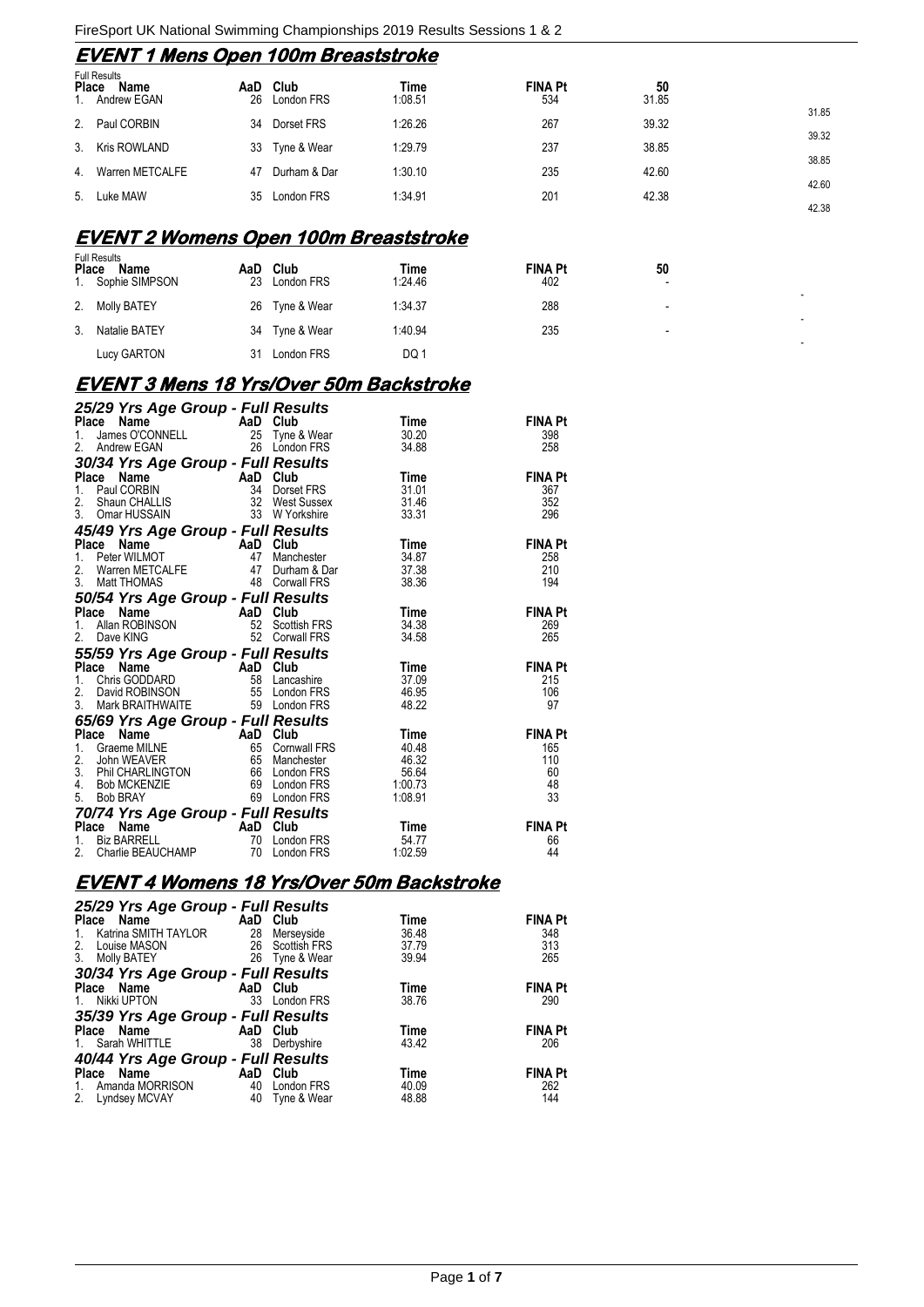## **EVENT 5 Mens Open 100m Freestyle**

|                | <b>Full Results</b><br>Name<br>Place<br>Andrew EGAN | AaD<br>26 | Club<br>London FRS | Time<br>59.73 | <b>FINA Pt</b><br>425 | 50<br>29.01 |       |
|----------------|-----------------------------------------------------|-----------|--------------------|---------------|-----------------------|-------------|-------|
| 2 <sub>1</sub> | Paul CORBIN                                         | 34        | Dorset FRS         | 1:01.20       | 395                   | 29.73       | 29.01 |
| 3 <sub>1</sub> | Josh VAN HAREN                                      | 30        | London FRS         | 1:01.77       | 385                   | 28.83       | 29.73 |
| 4.             | James O'CONNELL                                     |           | 25 Tyne & Wear     | 1:03.04       | 362                   | 29.33       | 28.83 |
| 5.             | Warren METCALFE                                     | 47        | Durham & Dar       | 1:12.57       | 237                   | 34.30       | 29.33 |
| 6.             | Lee SMITH                                           | 28        | West Sussex        | 1:16.36       | 203                   | 33.70       | 34.30 |
| 7.             | Roy BARRACLOUGH                                     | 58        | West Sussex        | 1:31.90       | 116                   | 41.44       | 33.70 |
|                |                                                     |           |                    |               |                       |             | 41.44 |

## **EVENT 6 Womens Open 100m Freestyle**

| <b>Place</b><br>1. | <b>Full Results</b><br>Name<br>Sophie SIMPSON | AaD<br>23 | Club<br>London FRS | Time<br>1:02.29 | <b>FINA Pt</b><br>524 | 50<br>29.73 |       |
|--------------------|-----------------------------------------------|-----------|--------------------|-----------------|-----------------------|-------------|-------|
|                    |                                               |           |                    |                 |                       |             | 29.73 |
| 2.                 | Louise MASON                                  |           | 26 Scottish FRS    | 1:07.90         | 405                   | 31.82       | 31.82 |
| 3 <sub>1</sub>     | Katrina SMITH TAYLOR                          | 28        | Merseyside         | 1:11.04         | 353                   | 33.67       | 33.67 |
| 4.                 | <b>Molly BATEY</b>                            |           | 26 Tyne & Wear     | 1:14.54         | 306                   | 34.97       | 34.97 |
| 5.                 | Nikki UPTON                                   | 33        | <b>London FRS</b>  | 1:14.92         | 301                   | 34.93       |       |
| 6.                 | Natalie BATEY                                 |           | 34 Tyne & Wear     | 1:16.97         | 278                   | 36.02       | 34.93 |
| 7 <sub>1</sub>     | Kate BROOKES                                  | 22        | West Sussex        | 1:21.69         | 232                   | 38.01       | 36.02 |
| 8.                 | Lucy GARTON                                   | 31        | London FRS         | 1:31.27         | 166                   | 42.47       | 38.01 |
|                    |                                               |           |                    |                 |                       |             | 42.47 |

## **EVENT 7 Mens 18 Yrs/Over 50m Butterfly**

| 30/34 Yrs Age Group - Full Results                                                                                                                                          |                  |             |                |
|-----------------------------------------------------------------------------------------------------------------------------------------------------------------------------|------------------|-------------|----------------|
| <b>Place Name</b><br>1. Omar HUSSAIN 33 W Yorkshire<br>2. Paul CORBIN 34 Dorset FRS 29.25<br>3. Shaun CHALLIS 32 West Sussex 31.54<br>3. Shaun CHALLIS 32 West Sussex 31.54 |                  |             | <b>FINA Pt</b> |
|                                                                                                                                                                             |                  |             | 419            |
|                                                                                                                                                                             |                  |             | 413            |
|                                                                                                                                                                             |                  |             | 330            |
| 4. Kris ROWLAND 33 Tyne & Wear 35.49                                                                                                                                        |                  |             | 231            |
| 45/49 Yrs Age Group - Full Results                                                                                                                                          |                  |             |                |
| <b>Place Name AaD Club</b><br>1. Peter WILMOT 47 Manchester<br>2. Matt THOMAS 48 Corwall FRS<br>3. Warren METCALFE 47 Durham & Dar                                          |                  | Time        | <b>FINA Pt</b> |
|                                                                                                                                                                             | Manchester 30.07 |             | 381            |
|                                                                                                                                                                             |                  | 30.54       | 363            |
|                                                                                                                                                                             |                  | 37.82       | 191            |
| 50/54 Yrs Age Group - Full Results                                                                                                                                          |                  |             |                |
| <b>Place Name AaD Club</b><br>1. Dave KING 52 Corwall FRS<br>2. Allan ROBINSON 52 Scottish FRS                                                                              |                  | <b>Time</b> | <b>FINA Pt</b> |
|                                                                                                                                                                             |                  | 30.23       | 375            |
|                                                                                                                                                                             |                  | 35.56       | 230            |
| <b>55/59 Yrs Age Group - Full Results</b><br>A <sub>AD</sub> Club                                                                                                           |                  |             |                |
| <b>Place Name AaD Club</b><br>1. Chris GODDARD 58 Lancashire                                                                                                                |                  | Time        | <b>FINA Pt</b> |
|                                                                                                                                                                             |                  | 34.17       | 259            |
| 2. Mark BRAITHWAITE 59 London FRS                                                                                                                                           |                  | 41.83       | 141            |
| <b>65/69 Yrs Age Group - Full Results<br/> Place Name AaD Club Time</b><br>1. Graeme MILNE 65 Comwall FRS 31.23<br>2. John WEAVER 65 Manchester 41.25                       |                  |             |                |
|                                                                                                                                                                             |                  |             | <b>FINA Pt</b> |
|                                                                                                                                                                             |                  |             | 340            |
|                                                                                                                                                                             |                  |             | 147            |
| 3. Phil CHARLINGTON 66 London FRS                                                                                                                                           |                  | 56.58       | 57             |
|                                                                                                                                                                             |                  |             |                |
|                                                                                                                                                                             |                  | Time        | <b>FINA Pt</b> |
| <b>70/74 Yrs Age Group - Full Results<br/>Place Name AaD Club<br/>1. Biz BARRELL 70 London FRS</b>                                                                          |                  | 52.20       | 72             |

## **EVENT 8 Womens 18 Yrs/Over 50m Butterfly**

| <b>FINA Pt</b> |
|----------------|
| 302            |
| 222            |
| 217            |
|                |
| <b>FINA Pt</b> |
| 189            |
|                |
| <b>FINA Pt</b> |
| 301            |
| 130            |
|                |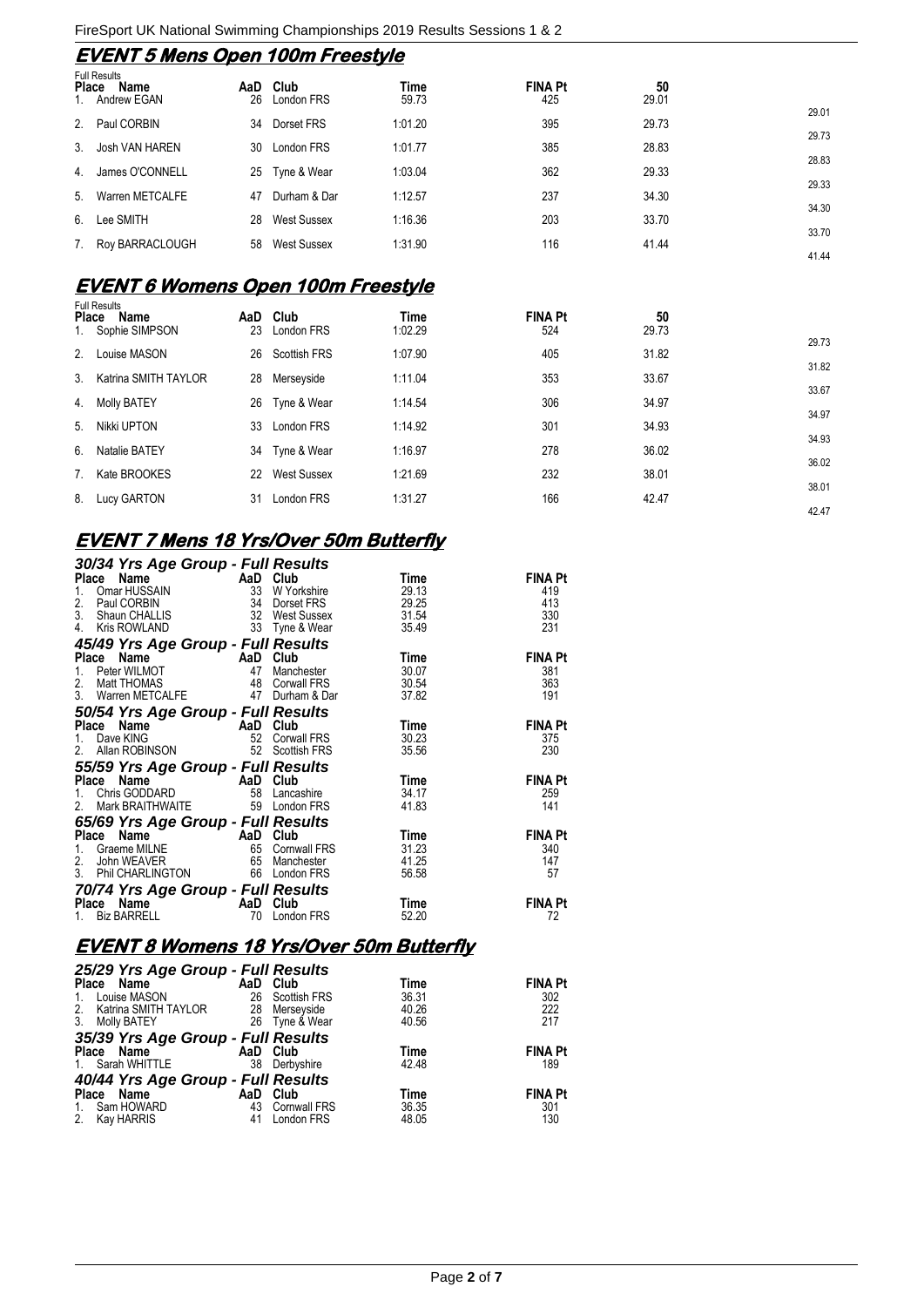| <u>EVENT 9 Mens Open 200m IM</u>                                                                                                                                       |          |                                                                                          |                                                                    |                                                   |                                                 |                                                            |                                                            |  |
|------------------------------------------------------------------------------------------------------------------------------------------------------------------------|----------|------------------------------------------------------------------------------------------|--------------------------------------------------------------------|---------------------------------------------------|-------------------------------------------------|------------------------------------------------------------|------------------------------------------------------------|--|
| <b>Full Results</b><br>Place Name<br>$\mathbf{1}$ .<br>Andrew EGAN<br>2.<br>James O'CONNELL<br>3.<br>Paul CORBIN<br>4.<br>Warren METCALFE                              | AaD      | Club<br>26 London FRS<br>25 Tyne & Wear<br>34 Dorset FRS<br>47 Durham & Dar              | <b>Time</b><br>2:31.42<br>2:32.85<br>2:37.84<br>3:05.82            | <b>FINA Pt</b><br>379<br>368<br>335<br>205        | 50<br>33.93<br>32.10<br>32.38<br>39.30          | 100<br>1:14.95<br>1:09.27<br>1:14.69<br>1:29.10            | 150<br>1:54.33<br>1:54.89<br>2:01.71<br>2:22.57            |  |
| <u>EVENT 10 Womens Open 200m IM</u>                                                                                                                                    |          |                                                                                          |                                                                    |                                                   |                                                 |                                                            |                                                            |  |
| <b>Full Results</b><br>Place Name<br>Sophie SIMPSON<br>1.<br>2.<br><b>Molly BATEY</b><br>3.<br>Natalie BATEY                                                           | 26<br>34 | AaD Club<br>23 London FRS<br>Tyne & Wear<br>Tyne & Wear                                  | Time<br>2:45.58<br>3:09.66<br>3:10.15                              | <b>FINA Pt</b><br>398<br>265<br>263               | 50<br>32.77<br>42.19<br>44.46                   | 100<br>1:17.14<br>1:31.68<br>1:32.33                       | 150<br>2:05.57<br>2:26.81<br>2:27.54                       |  |
| <u>EVENT 11 Mens Open 200m Freestyle Team</u>                                                                                                                          |          |                                                                                          |                                                                    |                                                   |                                                 |                                                            |                                                            |  |
| <b>Full Results</b><br>Place Name<br>Tyne & Wear A<br>1.<br>2.<br>London FRS A<br>3.<br>Tyne & Wear B<br>4.<br>Tyne & Wear C<br>5.<br>London FRS B                     |          | A.G Club<br>Tyne & Wear<br>London FRS<br>Tyne & Wear<br>Tyne & Wear<br>London FRS        | Time<br>1:59.71<br>2:00.48<br>2:14.87<br>2:23.71<br>2:27.28        | <b>FINA Pt</b><br>328<br>322<br>229<br>189<br>176 | 50<br>29.44<br>27.54<br>30.16<br>32.02<br>36.87 | 100<br>1:00.83<br>1:00.60<br>1:08.47<br>1:12.77<br>1:13.02 | 150<br>1:31.81<br>1:33.86<br>1:40.05<br>1:49.40            |  |
| <u>EVENT 12 Womens Open 200m Freestyle Team</u>                                                                                                                        |          |                                                                                          |                                                                    |                                                   |                                                 |                                                            |                                                            |  |
| <b>Full Results</b><br>Place Name<br>London FRS A Open<br>1.<br>2.<br>Tyne & Wear A<br>3 <sub>1</sub><br>London FRS B Open                                             |          | A.G Club<br>London FRS<br>Tyne & Wear<br>London FRS                                      | Time<br>2:17.85<br>2:31.31<br>2:32.27                              | <b>FINA Pt</b><br>316<br>239<br>234               | 50<br>31.81<br>36.44<br>37.66                   | 100<br>1:07.43<br>1:17.70<br>1:17.70                       | 150<br>1:46.37<br>2:02.28<br>1:57.48                       |  |
| <u>EVENT 13 Mens/Womens Open 200m Free.Team</u>                                                                                                                        |          |                                                                                          |                                                                    |                                                   |                                                 |                                                            |                                                            |  |
| <b>Full Results</b><br>Place<br>Name<br>London FRS Mixed A<br>1.<br>2.<br>Tyne & Wear A<br>3. London FRS Mixed B<br>4.<br>West Sussex & Merseys<br>5.<br>Tyne & Wear B |          | A.G Club<br>London FRS<br>Tyne & Wear<br>London FRS<br><b>West Sussex</b><br>Tyne & Wear | <b>Time</b><br>1:58.83<br>2:11.48<br>2:17.63<br>2:19.18<br>2:32.19 | <b>FINA Pt</b>                                    | 50<br>28.36<br>30.68<br>35.14<br>32.04<br>33.11 | 100<br>1:00.51<br>59.64<br>1:09.72<br>1:03.86<br>1:04.38   | 150<br>1:30.00<br>1:35.46<br>1:44.17<br>1:38.45<br>1:48.66 |  |
| <u>EVENT 14 Mens 18 Yrs/Over 100m Medley Team</u><br><b>Full Results</b>                                                                                               |          |                                                                                          |                                                                    |                                                   |                                                 |                                                            |                                                            |  |

| <b>Place</b><br>Name |                                      | A.G Club           | Time    | <b>FINA Pt</b> |
|----------------------|--------------------------------------|--------------------|---------|----------------|
|                      | 1. Cornwall FRS                      | <b>Comwall FRS</b> | 1:00.42 |                |
|                      | 2. Tyne & Wear A<br>3. Tyne & Wear B | Tyne & Wear        | 1:06.47 |                |
|                      |                                      | Tyne & Wear        | 1:09.46 |                |
|                      | 4. London FRS B                      | London FRS         | 1:11.09 |                |
|                      | 5. London FRS A                      | London FRS         | 1:11.81 |                |
|                      | 6. Tyne & Wear C                     | Tyne & Wear        | 1:16.67 |                |

# **EVENT 15 Womens 18 Yrs/Over 100m Medley Team**

| Full Results<br>Place Name | A.G Club    | Time    | <b>FINA Pt</b> |
|----------------------------|-------------|---------|----------------|
| 1. London FRS Masters      | London FRS  | 1:13.42 |                |
| 2. Tyne & Wear A           | Tyne & Wear | 1:23.50 |                |

# **EVENT 16 Mens/Womens 18 /Over 100m Medley Te**

|            | <b>Full Results</b>      |     |                     |         |                |
|------------|--------------------------|-----|---------------------|---------|----------------|
| Place Name |                          | A.G | Club                | Time    | <b>FINA Pt</b> |
|            | 1. Cornwall & Derbyshire |     | <b>Cornwall FRS</b> | 1:04.78 |                |
|            | 2. London FRS Masters A  |     | London FRS          | 1:07.19 |                |
|            | 3. Tyne & Wear A         |     | Tyne & Wear         | 1:12.26 |                |
|            | 4. London FRS Masters B  |     | London FRS          | 1:15.29 |                |
|            | 5. London FRS Masters C  |     | London FRS          | 1:21.33 |                |
| 6.         | Tyne & Wear B            |     | Tyne & Wear         | 1:21.39 |                |
|            |                          |     |                     |         |                |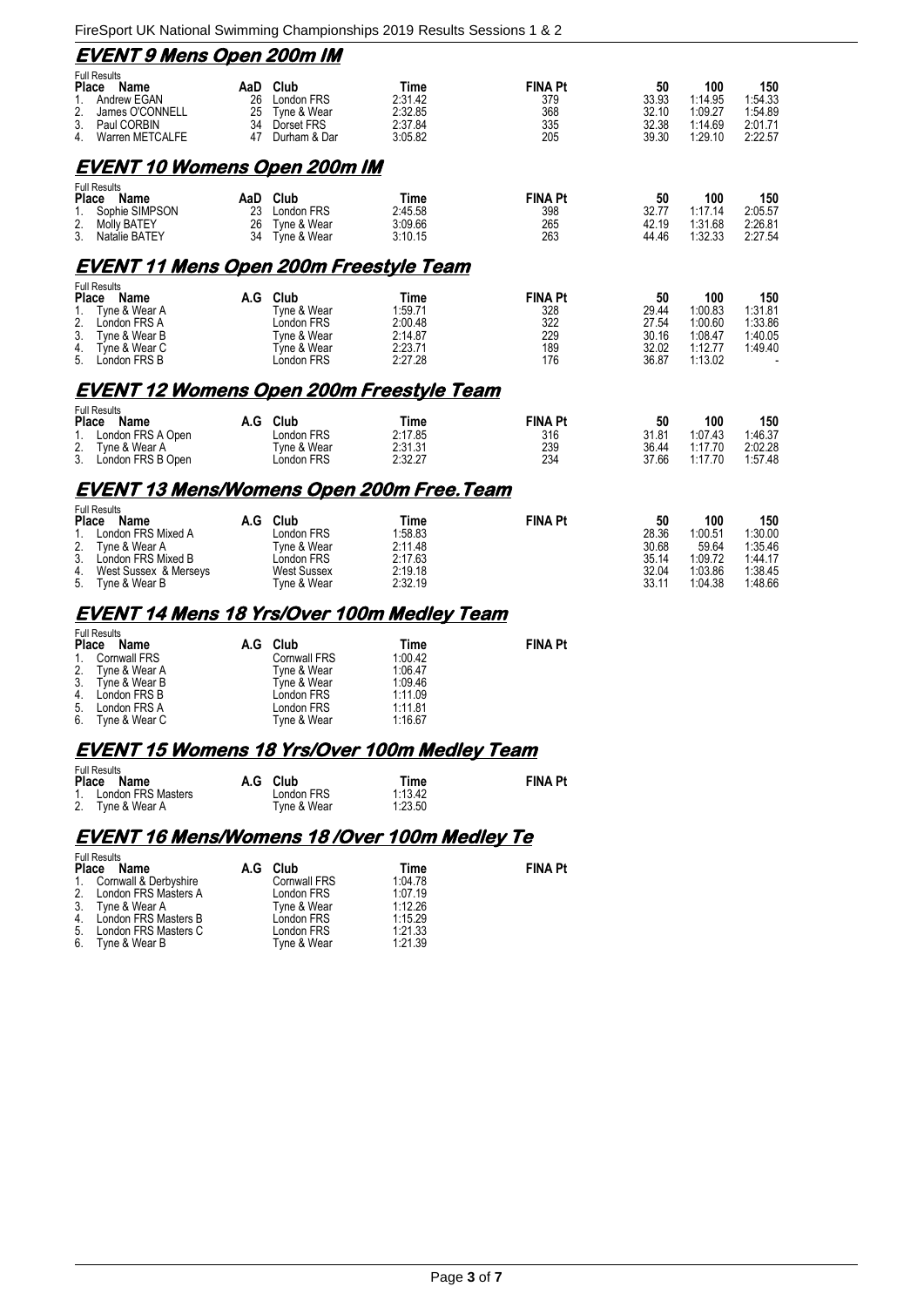## **EVENT 17 Mens 18 Yrs/Over 100m IM**

| 25/29 Yrs Age Group - Full Results<br>Place                                                                                                                                                                                   |    |                 | Time               | <b>FINA Pt</b> |
|-------------------------------------------------------------------------------------------------------------------------------------------------------------------------------------------------------------------------------|----|-----------------|--------------------|----------------|
| <b>Ce Name And AaD Club</b><br>Andrew EGAN 26 London FRS<br>1.                                                                                                                                                                |    |                 | 1:06.74            | 428            |
| James O'CONNELL 25 Tyne & Wear<br>2.                                                                                                                                                                                          |    |                 | 1:08.57            | 394            |
| 30/34 Yrs Age Group - Full Results                                                                                                                                                                                            |    |                 |                    |                |
| Compared to the Company of Care Compared to Shaun CHALLIS<br>Shaun CHALLIS 32 West Sussex<br>Omar HUSSAIN 33 W Yorkshire<br>Kris ROWLAND 33 Tyne & Wear<br>Place                                                              |    |                 | Time               | <b>EINA Pt</b> |
| $1_{-}$                                                                                                                                                                                                                       |    |                 | 1:09.45            | 379            |
| 2.<br>3                                                                                                                                                                                                                       |    |                 | 1:11.12<br>1:20.13 | 353            |
|                                                                                                                                                                                                                               |    |                 | <b>DNC</b>         | 247            |
| Aled MIDDLETON 31 M&W Wales<br>Paul CORBIN 34 Dorset FRS                                                                                                                                                                      |    |                 | <b>DNC</b>         |                |
| 45/49 Yrs Age Group - Full Results                                                                                                                                                                                            |    |                 |                    |                |
| Compared to the Manne Compared Compared to the Peter WILMOT<br>Peter WILMOT 47 Manchester<br>Warren METCALFE 47 Durham & Dar<br>Kevin BURNS 49 Tyne & Wear<br>Matt THOMAS 48 Corwall FRS<br>Place                             |    |                 | <b>Time</b>        | <b>FINA Pt</b> |
| $1_{\cdot}$                                                                                                                                                                                                                   |    |                 | 1:10.06            | 370            |
| 2.                                                                                                                                                                                                                            |    | Durham & Dar    | 1:25.24            | 205            |
|                                                                                                                                                                                                                               |    |                 | <b>DNC</b>         |                |
|                                                                                                                                                                                                                               |    |                 | <b>DNC</b>         |                |
| 50/54 Yrs Age Group - Full Results                                                                                                                                                                                            |    |                 |                    |                |
| <b>Place Name (1998)</b><br>1. Dave KING (1998)<br>2. Allan ROBINSON (1998) 52 Scottis                                                                                                                                        |    |                 | Time               | <b>FINA Pt</b> |
|                                                                                                                                                                                                                               |    | 52 Corwall FRS  | 1:10.11            | 369            |
|                                                                                                                                                                                                                               |    | 52 Scottish FRS | 1:19.54            | 252            |
| 55/59 Yrs Age Group - Full Results                                                                                                                                                                                            |    |                 |                    |                |
| Place                                                                                                                                                                                                                         |    |                 | Time               | <b>FINA Pt</b> |
| $1_{\ldots}$<br>$\mathfrak{p}$                                                                                                                                                                                                |    |                 | 1:19.53<br>1:39.76 | 252<br>128     |
| Compared to the Manuson of the Manuson of the Manuson of the Manuson of the Manuson of the Manuson of the Manuson of the Manuson of the Manuson of the Manuson of the Manuson of the Manuson of the Manuson of the Manuson of |    |                 | <b>DNC</b>         |                |
| 65/69 Yrs Age Group - Full Results                                                                                                                                                                                            |    |                 |                    |                |
|                                                                                                                                                                                                                               |    |                 | Time               | <b>FINA Pt</b> |
|                                                                                                                                                                                                                               |    |                 | 2:10.18            | 57             |
| Place Name AaD Club<br>1. Phil CHARLINGTON 66 London FRS<br>John WEAVER 65 Manchester                                                                                                                                         |    |                 | DQ 4               |                |
| 70/74 Yrs Age Group - Full Results                                                                                                                                                                                            |    |                 |                    |                |
| AaD Club<br>70 Londo<br>Place Name                                                                                                                                                                                            |    |                 | Time               | <b>FINA Pt</b> |
| <b>Biz BARRELL</b><br>1.                                                                                                                                                                                                      | 70 | London FRS      | 1:49.93            | 95             |

## **EVENT 18 Womens 18 Yrs/Over 100m IM**

| 25/29 Yrs Age Group - Full Results |          |                 |            |                |  |  |  |
|------------------------------------|----------|-----------------|------------|----------------|--|--|--|
| and AaD Club<br>Place Name         |          |                 | Time       | <b>FINA Pt</b> |  |  |  |
| Katrina SMITH TAYLOR<br>1.         | 28       | Merseyside      | 1:22.44    | 322            |  |  |  |
| 2.<br>Molly BATEY                  |          | 26 Tyne & Wear  | 1:24.03    | 304            |  |  |  |
| Louise MASON                       |          | 26 Scottish FRS | DQ4        |                |  |  |  |
| 35/39 Yrs Age Group - Full Results |          |                 |            |                |  |  |  |
| Place Name                         | AaD Club |                 | Time       | <b>FINA Pt</b> |  |  |  |
| 1. Sarah WHITTLE                   | -38      | Derbyshire      | 1:31.95    | 232            |  |  |  |
| 40/44 Yrs Age Group - Full Results |          |                 |            |                |  |  |  |
| and Club<br>Place Name             |          |                 | Time       | <b>FINA Pt</b> |  |  |  |
| Amanda MORRISON<br>$1_{\cdot}$     | 40       | London FRS      | 1:26.21    | 281            |  |  |  |
| Sam HOWARD<br>2.                   |          | 43 Comwall FRS  | 1:29.13    | 254            |  |  |  |
| Sam NICHOLSON                      |          | 42 Tyne & Wear  | <b>DNC</b> |                |  |  |  |
| 45/49 Yrs Age Group - Full Results |          |                 |            |                |  |  |  |
| Place<br>Name                      | AaD      | Club            | Time       | <b>FINA Pt</b> |  |  |  |
| Sam GROVES<br>$1_{1}$              | 45       | London FRS      | 1:30.45    | 243            |  |  |  |

### **EVENT 19 Mens Open 100m Butterfly**

| <b>Full Results</b> |    |               |         |                |                          |
|---------------------|----|---------------|---------|----------------|--------------------------|
| Place<br>Name       |    | AaD Club      | Time    | <b>FINA Pt</b> | 50                       |
| 1. Paul CORBIN      |    | 34 Dorset FRS | 1:10.65 | 315            | $\overline{\phantom{0}}$ |
| Warren METCALFE     | 47 | Durham & Dar  | DNC     |                |                          |

### **EVENT 20 Womens Open 100m Butterfly**

| <b>Full Results</b>  |                   |         |                |       |
|----------------------|-------------------|---------|----------------|-------|
| <b>Place</b><br>Name | Club<br>AaD       | Time    | <b>FINA Pt</b> | 50    |
| 1. Sophie SIMPSON    | 23<br>London FRS  | 1:10.12 | 472            | 33.98 |
| 2.<br>Molly BATEY    | 26 Tyne & Wear    | 1:30.59 | 219            | 41.47 |
| 3.<br>Natalie BATEY  | 34<br>Tyne & Wear | 1:35.02 | 189            | 44.07 |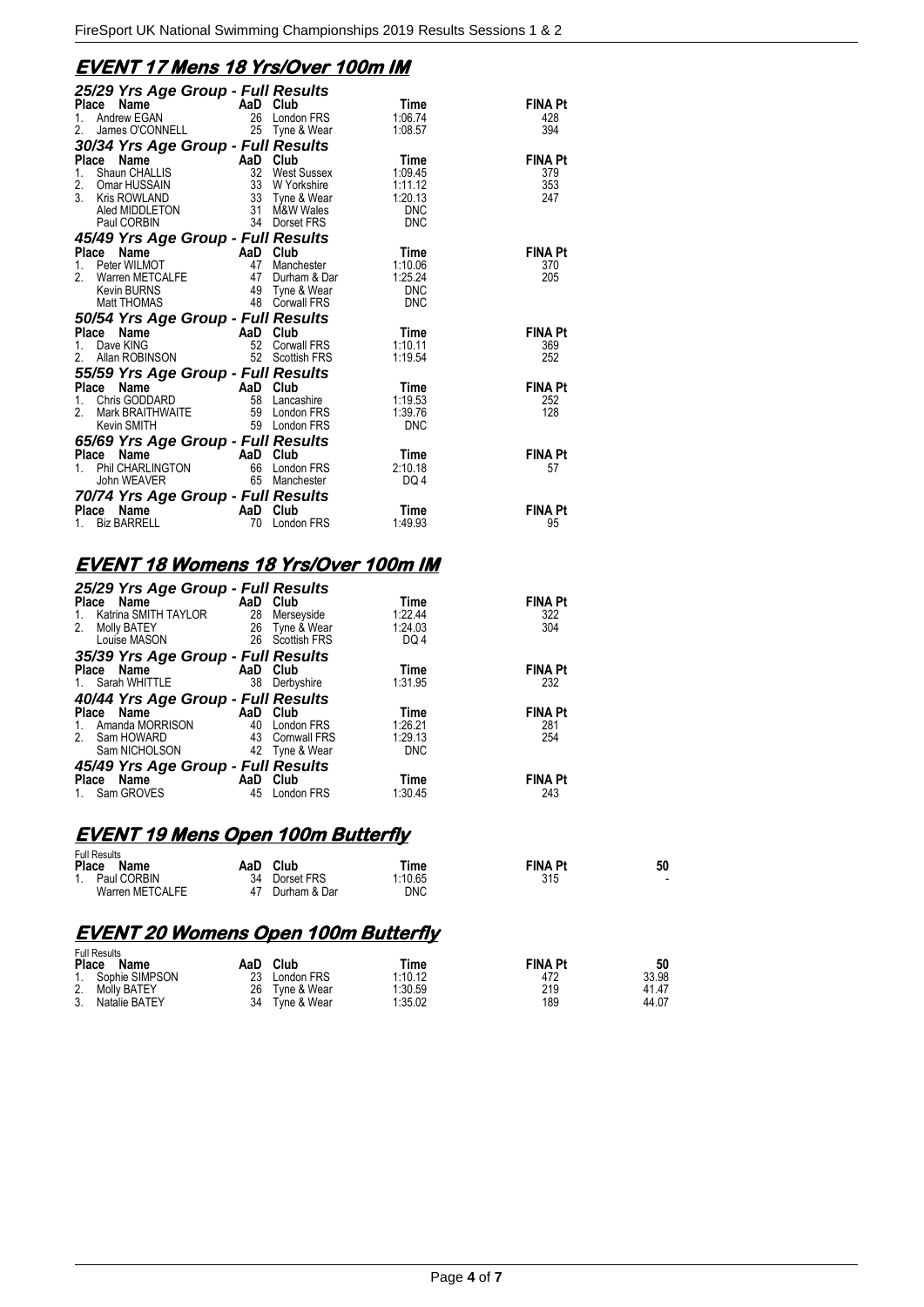## **EVENT 21 Mens 18 Yrs/Over 50m Freestyle**

| <b>25/29 Yrs Age Group - Full Results<br/> Place Name AaD Club Time<br/> 1. Andrew EGAN 26 London FRS 26.30<br/> 2. James O'CONNELL 25 Tyne &amp; Wear 28.13<br/> 3. Johny DAWSON 27 London FRS 28.13<br/> Lee SMITH 28 West Sussex DNC</b>                          |  |       |                                            |
|----------------------------------------------------------------------------------------------------------------------------------------------------------------------------------------------------------------------------------------------------------------------|--|-------|--------------------------------------------|
|                                                                                                                                                                                                                                                                      |  |       | <b>FINA Pt</b>                             |
|                                                                                                                                                                                                                                                                      |  |       | 457<br>373                                 |
|                                                                                                                                                                                                                                                                      |  |       | 204                                        |
|                                                                                                                                                                                                                                                                      |  |       |                                            |
| Lee SMITH<br>28 West Sussex<br>28 West Sussex<br>28 West Sussex<br>1. Omar HUSSAIN<br>1. Omar HUSSAIN<br>1. Omar HUSSAIN<br>33 WYorkshire<br>33 WYorkshire<br>32 West Sussex<br>26.82<br>26.82<br>26.82<br>26.82<br>26.82<br>26.82<br>26.82<br>26.82<br>26.82<br>26. |  |       |                                            |
|                                                                                                                                                                                                                                                                      |  |       | $FINA$ Pt                                  |
|                                                                                                                                                                                                                                                                      |  |       | 431<br>410                                 |
|                                                                                                                                                                                                                                                                      |  |       | 341                                        |
|                                                                                                                                                                                                                                                                      |  |       | 295                                        |
|                                                                                                                                                                                                                                                                      |  |       |                                            |
|                                                                                                                                                                                                                                                                      |  |       |                                            |
|                                                                                                                                                                                                                                                                      |  |       |                                            |
|                                                                                                                                                                                                                                                                      |  |       | <b>FINA Pt</b><br>222                      |
|                                                                                                                                                                                                                                                                      |  |       | 196                                        |
|                                                                                                                                                                                                                                                                      |  |       |                                            |
| <b>40/44 Yrs Age Group - Full Results<br/>Place Name AaD Club<br/>1. Mark LEDGER 41 Tyne &amp; Wear<br/>41 Tyne &amp; Wear</b>                                                                                                                                       |  | Time  | <b>FINA Pt</b>                             |
|                                                                                                                                                                                                                                                                      |  | 32.22 | 248                                        |
|                                                                                                                                                                                                                                                                      |  |       |                                            |
|                                                                                                                                                                                                                                                                      |  |       |                                            |
|                                                                                                                                                                                                                                                                      |  |       |                                            |
|                                                                                                                                                                                                                                                                      |  |       |                                            |
| 45/49 Yrs Age Group - Full Results<br>1. Peter WILMOT 47 Manchester 27.22<br>3. Mart THOMAS 48 Convall FRS<br>2. Matri MCDMAS 48 Convall FRS<br>4. Marty WARD 48 Tyne & Wear 31.43<br>4. Marty WARD 48 Tyne & Wear 50/54 Vec Actor Crown                             |  |       | <b>FINA Pt</b><br>412<br>327<br>267<br>224 |
|                                                                                                                                                                                                                                                                      |  |       |                                            |
|                                                                                                                                                                                                                                                                      |  |       | FINA Pt<br>380<br>287<br>156               |
|                                                                                                                                                                                                                                                                      |  |       |                                            |
|                                                                                                                                                                                                                                                                      |  |       |                                            |
|                                                                                                                                                                                                                                                                      |  |       |                                            |
|                                                                                                                                                                                                                                                                      |  |       |                                            |
|                                                                                                                                                                                                                                                                      |  |       | <b>FINA Pt</b>                             |
|                                                                                                                                                                                                                                                                      |  |       | 302                                        |
|                                                                                                                                                                                                                                                                      |  |       | 145                                        |
|                                                                                                                                                                                                                                                                      |  |       | 144<br>142                                 |
|                                                                                                                                                                                                                                                                      |  |       |                                            |
|                                                                                                                                                                                                                                                                      |  |       |                                            |
|                                                                                                                                                                                                                                                                      |  |       | <b>FINA Pt</b>                             |
|                                                                                                                                                                                                                                                                      |  |       | 297                                        |
|                                                                                                                                                                                                                                                                      |  |       | 173                                        |
|                                                                                                                                                                                                                                                                      |  |       | 112<br>97                                  |
|                                                                                                                                                                                                                                                                      |  |       | 92                                         |
| 3. Warty WARD<br>4. Marty WARD<br>14. Marty WARD<br>14. Dave KiNG<br>14. Dave KiNG<br>14. Dave KiNG<br>14. Dave KiNG<br>14. Dave KiNG<br>16. Corval FRS<br>15. Allan ROBINSON<br>52 Corval FRS<br>52 Corval FRS<br>16. Corval FRS<br>3. Now LINSLEY<br>16.           |  |       |                                            |
|                                                                                                                                                                                                                                                                      |  |       | <b>FINA Pt</b>                             |
|                                                                                                                                                                                                                                                                      |  |       | 137                                        |
|                                                                                                                                                                                                                                                                      |  |       | 32                                         |

# **EVENT 22 Womens 18 Yrs/Over 50m Freestyle**

| 18/24 Yrs Age Group - Full Results                                                               |     |                              |                    |                |
|--------------------------------------------------------------------------------------------------|-----|------------------------------|--------------------|----------------|
| Place Name<br>Kate BROOKES                                                                       | AaD | Club<br>22 West Sussex       | Time<br><b>DNC</b> | <b>FINA Pt</b> |
|                                                                                                  |     |                              |                    |                |
| 25/29 Yrs Age Group - Full Results                                                               |     |                              |                    |                |
| Place<br>ce Name<br>Louise MASON 26                                                              |     | Club                         | Time               | <b>FINA Pt</b> |
| 1.<br>Katrina SMITH TAYLOR<br>2.                                                                 | 28  | Scottish FRS                 | 30.38<br>31.20     | 429<br>396     |
|                                                                                                  |     | Merseyside<br>26 Tyne & Wear | 34.54              | 292            |
|                                                                                                  |     |                              | 34.60              | 291            |
| 3. Molly BATEY<br>4. Ally BARTHOLOMEW<br>5. Emily BUTLER<br>5. Emily BUTLER<br>19. 29 London FRS |     |                              | 40.75              | 178            |
| 30/34 Yrs Age Group - Full Results                                                               |     |                              |                    |                |
|                                                                                                  | AaD | Club                         | Time               | <b>FINA Pt</b> |
| Place Name<br>Nikki UPTON<br>1.                                                                  | 33  | London FRS                   | 31.27              | 394            |
| <b>Lucy GARTON</b><br>2.                                                                         | 31  | London FRS                   | 40.10              | 186            |
| 35/39 Yrs Age Group - Full Results                                                               |     |                              |                    |                |
| Place Name<br><b>Example 2 AaD</b> Club                                                          |     |                              | Time               | <b>FINA Pt</b> |
| Sarah WHITTLE<br>1.                                                                              | 38  | Derbyshire                   | 36.42              | 249            |
| 40/44 Yrs Age Group - Full Results                                                               |     |                              |                    |                |
| Place Name<br><b>Example 2018</b> AaD Club                                                       |     |                              | Time               | <b>FINA Pt</b> |
| 1.<br>Amanda MORRISON                                                                            | 40  | London FRS                   | 34.45              | 294            |
| $\frac{13}{43}$<br>2.<br>Sam HOWARD                                                              |     | Cornwall FRS                 | 35.28              | 274            |
| 3. Kay HARRIS<br>4. Lyndsey MCVAY                                                                | 41  | London FRS                   | 37.66              | 225            |
|                                                                                                  |     | 40 Tyne & Wear               | 39.16              | 200            |
| Sam NICHOLSON                                                                                    |     | 42 Tyne & Wear               | <b>DNC</b>         |                |
| 45/49 Yrs Age Group - Full Results                                                               |     |                              |                    |                |
| Place Name<br><b>Example 2</b> AaD                                                               |     | Club                         | Time               | <b>FINA Pt</b> |
| Sam GROVES<br>1.                                                                                 | 45  | London FRS                   | 35.28              | 274            |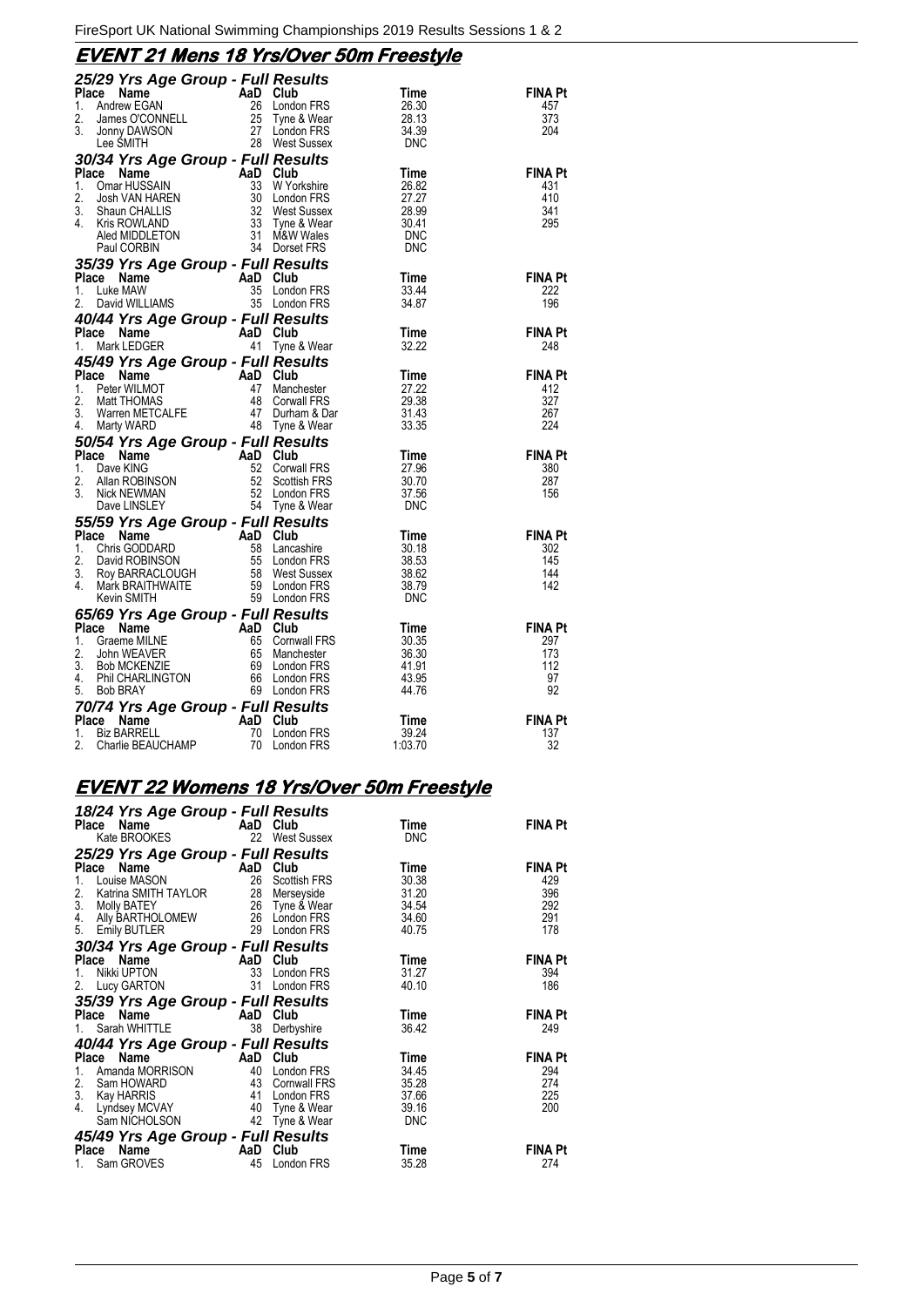## **EVENT 23 Mens Open 100m Backstroke**

|              | <b>Full Results</b> |     |              |         |                |       |  |
|--------------|---------------------|-----|--------------|---------|----------------|-------|--|
| <b>Place</b> | Name                | AaD | Club         | Time    | <b>FINA Pt</b> | 50    |  |
|              | 1. Shaun CHALLIS    | 32  | West Sussex  | 1:06.56 | 396            | 32.42 |  |
| 2.           | James O'CONNELL     | 25  | Tvne & Wear  | 1:07.82 | 374            | 32.42 |  |
| 3.           | Paul CORBIN         | 34  | Dorset FRS   | 1:09.19 | 353            | 32.40 |  |
|              | 4. Andrew EGAN      | 26  | London FRS   | 1:24.55 | 193            | 39.88 |  |
| 5.           | Warren METCALFE     | 47  | Durham & Dar | 1:31.16 | 154            | 43.28 |  |

#### **EVENT 24 Womens Open 100m Backstroke**

| Name               | AaD                                                                                 | Club        | Time       | <b>FINA Pt</b> | 50    |
|--------------------|-------------------------------------------------------------------------------------|-------------|------------|----------------|-------|
|                    | 23                                                                                  | London FRS  | 1:16.44    | 373            | 36.70 |
|                    | 28                                                                                  | Mersevside  | 1:22.00    | 302            | 40.24 |
| <b>Molly BATEY</b> | 26                                                                                  | Tyne & Wear | 1:31.23    | 219            | 44.02 |
| Lyndsey MCVAY      | 40                                                                                  | Tyne & Wear | <b>DNC</b> |                |       |
| Sam NICHOLSON      | 42                                                                                  | Tyne & Wear | DNC        |                |       |
| Natalie BATEY      | 34                                                                                  | Tyne & Wear | DQ 6       |                |       |
| 2.                 | <b>Full Results</b><br><b>Place</b><br>Sophie SIMPSON<br>1.<br>Katrina SMITH TAYLOR |             |            |                |       |

### **EVENT 25 Mens 18 Yrs/Over 50m Breaststroke**

| 25/29 Yrs Age Group - Full Results                                                                                                                                                                                                                           |  |                |
|--------------------------------------------------------------------------------------------------------------------------------------------------------------------------------------------------------------------------------------------------------------|--|----------------|
|                                                                                                                                                                                                                                                              |  | <b>FINA Pt</b> |
|                                                                                                                                                                                                                                                              |  | 548            |
|                                                                                                                                                                                                                                                              |  | 238            |
|                                                                                                                                                                                                                                                              |  |                |
|                                                                                                                                                                                                                                                              |  | <b>FINA Pt</b> |
|                                                                                                                                                                                                                                                              |  | 314            |
|                                                                                                                                                                                                                                                              |  | 297            |
|                                                                                                                                                                                                                                                              |  |                |
| <b>20129 Trs Age Group - Full Results<br/> Time<br/> 1.</b> Andrew EGAN<br>2. Jonny DAWSON<br>2. The 26 London FRS<br>2. Jonny DAWSON<br>2. The 26 London FRS<br>30/34 Yrs Age Group - Full Results<br>1. Shanne CHALLIS<br>1. Shanne AaD Club<br>1. Shann   |  |                |
| 35/39 Yrs Age Group - Full Results<br>Place Name AaD Club<br>1. Luke MAW 35 London FRS 39.29<br>2. David WILLIAMS 35 London FRS 43.98                                                                                                                        |  | <b>FINA Pt</b> |
|                                                                                                                                                                                                                                                              |  | 265            |
|                                                                                                                                                                                                                                                              |  | 189            |
|                                                                                                                                                                                                                                                              |  |                |
|                                                                                                                                                                                                                                                              |  | <b>FINA Pt</b> |
|                                                                                                                                                                                                                                                              |  |                |
|                                                                                                                                                                                                                                                              |  |                |
|                                                                                                                                                                                                                                                              |  | <b>FINA Pt</b> |
|                                                                                                                                                                                                                                                              |  | 424            |
|                                                                                                                                                                                                                                                              |  | 239            |
|                                                                                                                                                                                                                                                              |  |                |
|                                                                                                                                                                                                                                                              |  |                |
|                                                                                                                                                                                                                                                              |  |                |
|                                                                                                                                                                                                                                                              |  | <b>FINA Pt</b> |
|                                                                                                                                                                                                                                                              |  | 370<br>194     |
|                                                                                                                                                                                                                                                              |  | 99             |
|                                                                                                                                                                                                                                                              |  |                |
|                                                                                                                                                                                                                                                              |  | <b>FINA Pt</b> |
|                                                                                                                                                                                                                                                              |  | 239            |
|                                                                                                                                                                                                                                                              |  | 168            |
|                                                                                                                                                                                                                                                              |  | 112            |
|                                                                                                                                                                                                                                                              |  | 57             |
|                                                                                                                                                                                                                                                              |  |                |
| 2. David WILLIAMS 35 London FRS<br>10/44 Yrs Age Group - Full Results<br>Mark LEDGER<br>Mark LEDGER<br>1. Peter WILMOT<br>Mark LEDGER<br>1. Peter WILMOT<br>1. Peter WILMOT<br>1. Peter WILMOT<br>1. Peter WILMOT<br>1. Peter WILMOT<br>1. Peter WIL         |  |                |
|                                                                                                                                                                                                                                                              |  | <b>FINA Pt</b> |
|                                                                                                                                                                                                                                                              |  | 77             |
|                                                                                                                                                                                                                                                              |  | 76<br>46       |
| <b>65/69 Yrs Age Group - Full Results<br/> Place Name AaD Club<br/> 1. Bob BRAY Age Croup - Full Results<br/> 2. Bob MCKENZIE 69 London FRS 59.45<br/> 3. Phil CHARLINGTON 66 London FRS 59.45<br/> 3. Phil CHARLINGTON 66 London FRS 1:10.05<br/> John </b> |  |                |
|                                                                                                                                                                                                                                                              |  |                |
| <b>70/74 Yrs Age Group - Full Results<br/> Place Name AaD Club Time<br/> 1. Biz BARRELL 70 London FRS 48.49<br/> Charlie BEAUCHAMP 70 London FRS DQ 6</b>                                                                                                    |  | FINA Pt        |
|                                                                                                                                                                                                                                                              |  | 141            |
|                                                                                                                                                                                                                                                              |  |                |

### **EVENT 26 Womens 18 Yrs/Over 50m Breaststroke**

| 25/29 Yrs Age Group - Full Results                                 |      |                     |                 |                |
|--------------------------------------------------------------------|------|---------------------|-----------------|----------------|
| Place Name AaD Club                                                |      |                     | Time            | <b>FINA Pt</b> |
| Louise MASON<br>1.                                                 | 26   | <b>Scottish FRS</b> | 40.64           | 349            |
| Katrina SMITH TAYLOR 28 Merseyside<br>2.                           |      |                     | 43.58           | 283            |
| 3. Ally BARTHOLOMEW 26 London FRS<br>4. Emily BUTLER 29 London FRS |      |                     | 50.02           | 187            |
| <b>Emily BUTLER</b>                                                |      | 29 London FRS       | 52.84           | 159            |
| Molly BATEY 26 Tyne & Wear                                         |      |                     | DQ <sub>6</sub> |                |
| 30/34 Yrs Age Group - Full Results                                 |      |                     |                 |                |
| Place Name AaD Club                                                |      |                     | Time            | <b>FINA Pt</b> |
| Lucy GARTON                                                        |      | 31 London FRS       | DQ <sub>6</sub> |                |
| 35/39 Yrs Age Group - Full Results                                 |      |                     |                 |                |
| Place Name AaD Club                                                |      |                     | Time            | <b>FINA Pt</b> |
| 1. Sarah WHITTLE 38 Derbyshire                                     |      |                     | 47.89           | 213            |
| 40/44 Yrs Age Group - Full Results                                 |      |                     |                 |                |
| AaD Club<br>Place Name                                             |      |                     | Time            | <b>FINA Pt</b> |
| Amanda MORRISON 40<br>1.                                           |      | London FRS          | 44.47           | 267            |
| 2.<br>Sam HOWARD                                                   |      | 43 Cornwall FRS     | 48.78           | 202            |
| 3. Lyndsey MCVAY<br>4. Kay HARRIS                                  | - 40 | Tyne & Wear         | 55.40           | 138            |
|                                                                    |      | 41 London FRS       | 58.66           | 116            |
| Sam NICHOLSON                                                      |      | 42 Tyne & Wear      | <b>DNC</b>      |                |